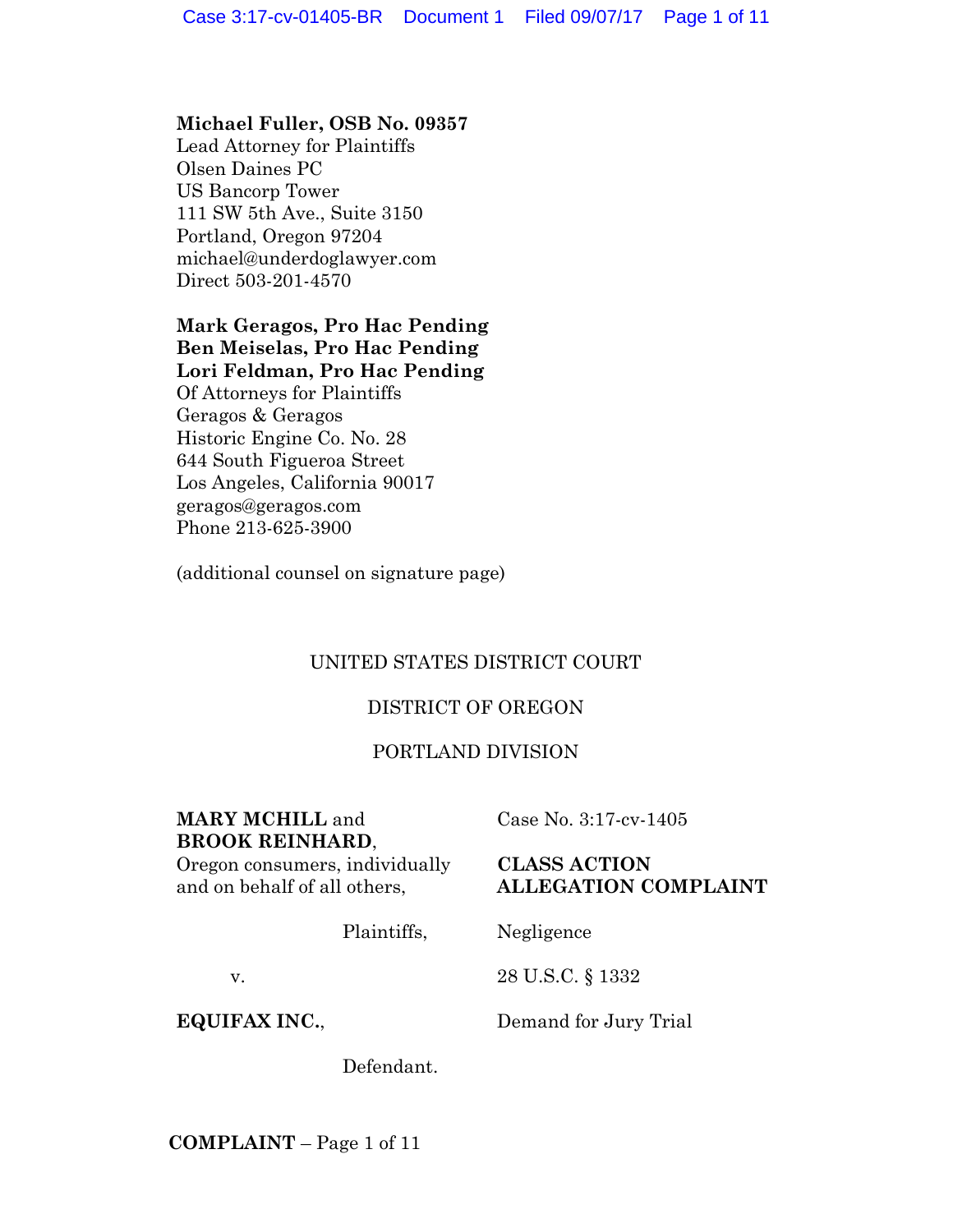#### **THE PARTIES**

Equifax Inc. (Equifax) is a multi-billion dollar Georgia corporation that provides credit information services to millions of businesses, governmental units, and consumers across the globe. Equifax operates through various subsidiaries including Equifax Information Services, LLC, and Equifax Consumer Services, LLC aka Equifax Personal Solutions aka PSOL. Each of these entities acted as agents of Equifax or in the alternative, acted in concert with Equifax as alleged in this complaint.

2.

Mary McHill is an individual consumer residing in the Portland, Oregon area and Brook Reinhard is an individual consumer residing in the Eugene, Oregon area.

#### 3.

## **JURISDICTION AND VENUE**

This Court has jurisdiction under 28 U.S.C. § 1332 because the parties are citizens of different states and the amount in controversy exceeds \$68.6 billion exclusive of penalties. Venue is proper under 28 U.S.C. § 1391 because the bulk of Oregon consumers with credit and personal information stored by Equifax live in the Portland area.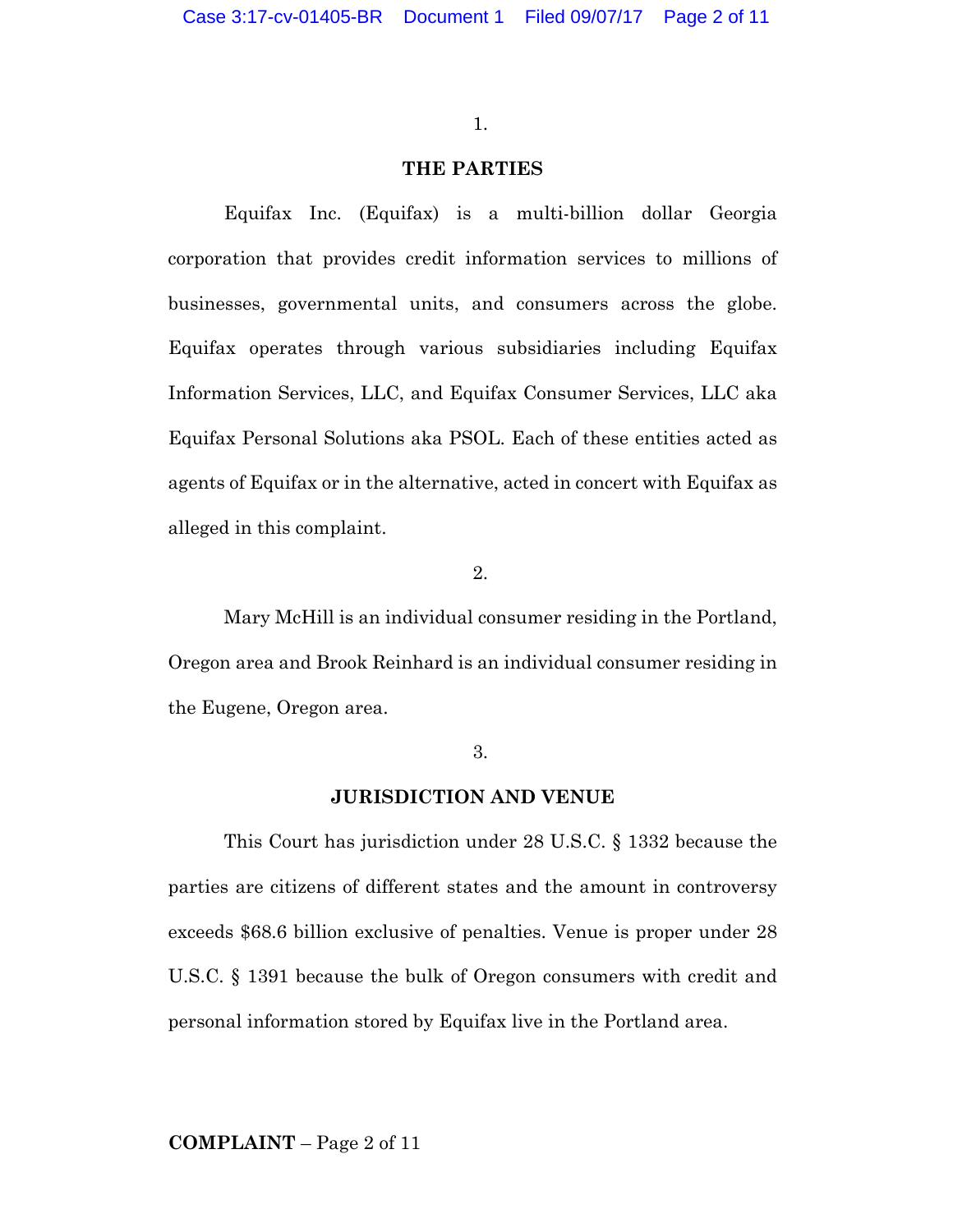#### **FACTUAL ALLEGATIONS**

Plaintiffs file this complaint as a national class action on behalf of over 140 million consumers across the Country harmed by Equifax's failure to adequately protect their credit and personal information. This complaint requests Equifax provide fair compensation in an amount that will ensure every consumer harmed by its data breach will not be out-of-pocket for the costs of independent third-party credit repair and monitoring services. This complaint's allegations are based on personal knowledge as to plaintiffs' conduct and made on information and belief as to the acts of others.

#### 5.

Throughout the past year, Equifax collected and stored personal and credit information from Ms. McHill and Mr. Reinhard, including their social security numbers, birth dates, home addresses, driver's license information, and credit card numbers.

#### 6.

Equifax owed a legal duty to consumers like Ms. McHill and Mr. Reinhard to use reasonable care to protect their credit and personal information from unauthorized access by third parties. Equifax knew that its failure to protect Ms. McHill and Mr. Reinhard's credit and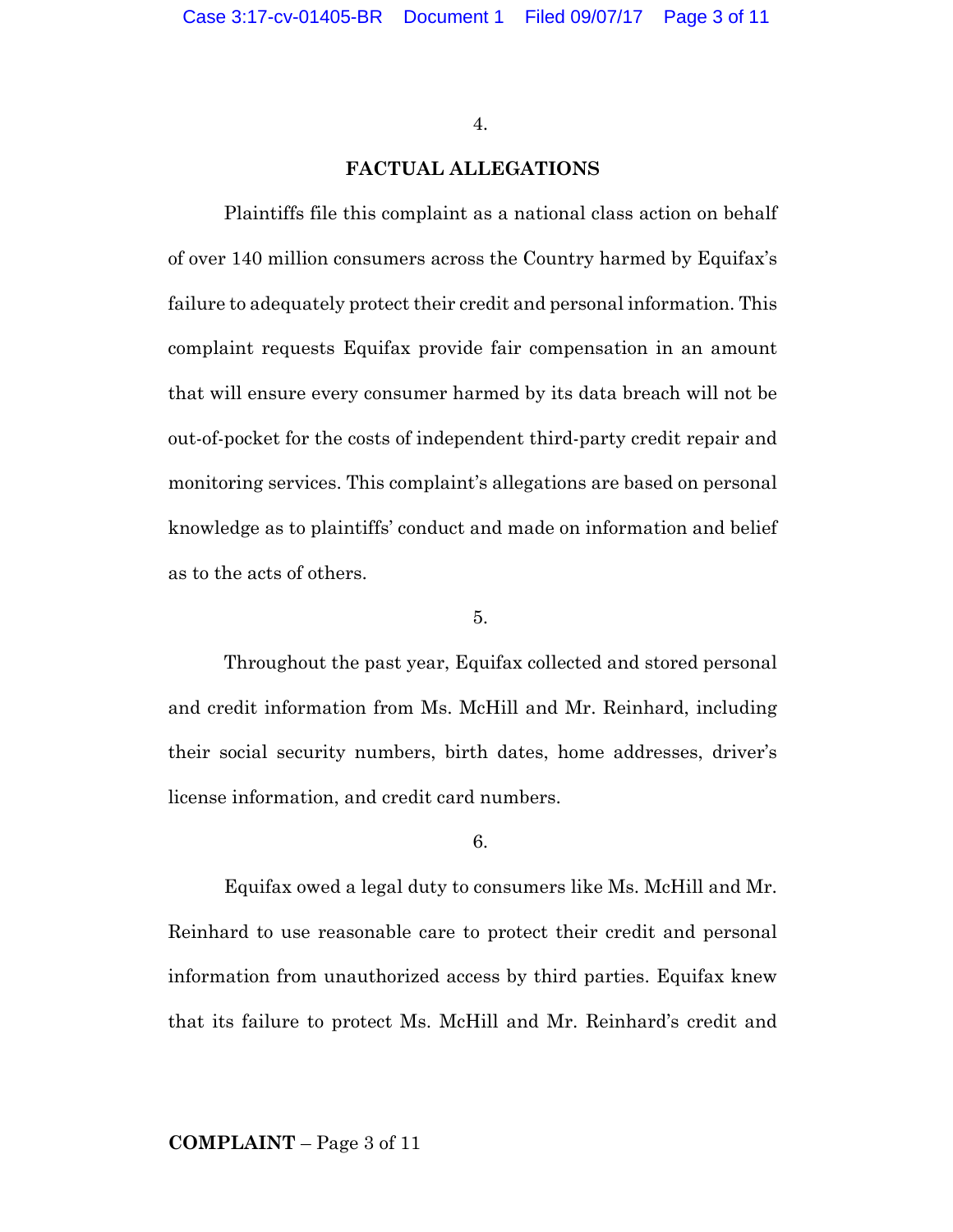personal information from unauthorized access would cause serious risks of credit harm and identify theft for years to come.

7.

On September 7, 2017, Equifax announced for the first time that from May to July 2017, its database storing Ms. McHill and Mr. Reinhard's credit and personal information had been hacked by unauthorized third parties, subjecting Ms. McHill and Mr. Reinhard to credit harm and identify theft.

8.

In an attempt to increase profits, Equifax negligently failed to maintain adequate technological safeguards to protect Ms. McHill and Mr. Reinhard's information from unauthorized access by hackers. Equifax knew and should have known that failure to maintain adequate technological safeguards would eventually result in a massive data breach. Equifax could have and should have substantially increased the amount of money it spent to protect against cyber-attacks but chose not to. Consumers like Ms. McHill and Mr. Reinhard should not have to bear the expense caused by Equifax's negligent failure to safeguard their credit and personal information from cyber-attackers. As a direct result of Equifax's negligence as alleged in this complaint, Mr. Reinhard suffered injury of loss of \$19.95 to pay for third-party credit monitoring services he otherwise would not have had to pay for.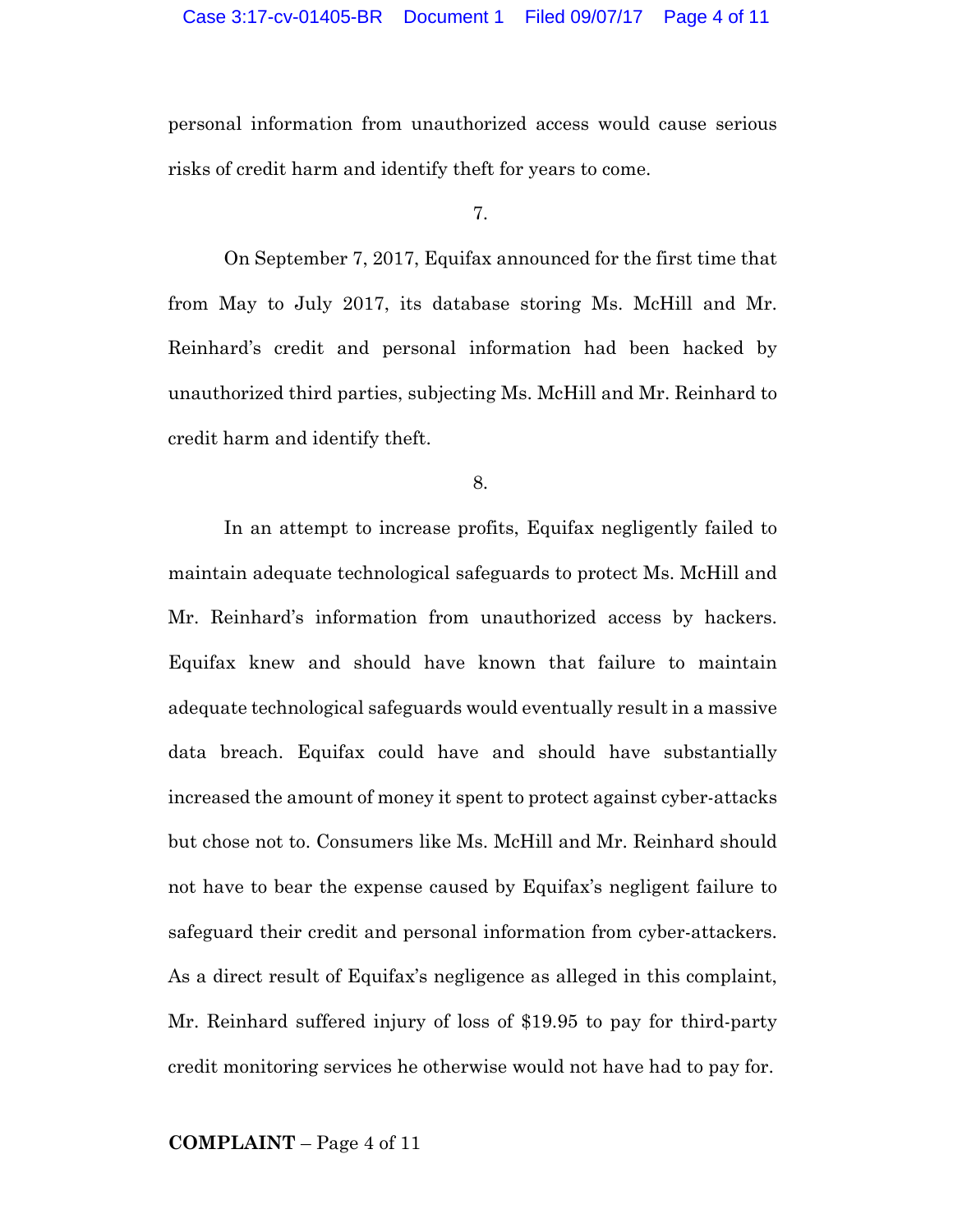Ms. McHill and Mr. Reinhard hope Equifax will use this massive data breach, and their subsequent lawsuit, as a teachable moment to finally adopt adequate safeguards to protect against this type of cyberattack in the future.

#### 10.

## **CLASS ALLEGATIONS**

Plaintiffs file this complaint as a national class action lawsuit. The Oregon class consists of Oregon consumers who:

- **a)** Had personal or credit data collected and stored by Equifax in the past year, and
- **b)** Who were subject to risk of data loss and credit harm and identity theft or had to pay for third-party credit monitoring services as a result of Equifax's negligent data breach from May to July 2017.

11.

Excluded from the class are all attorneys for the class, officers and members of Equifax, including officers and members of any entity with an ownership interest in Equifax, any judge who sits on the case, and all jurors and alternate jurors who sit on the case.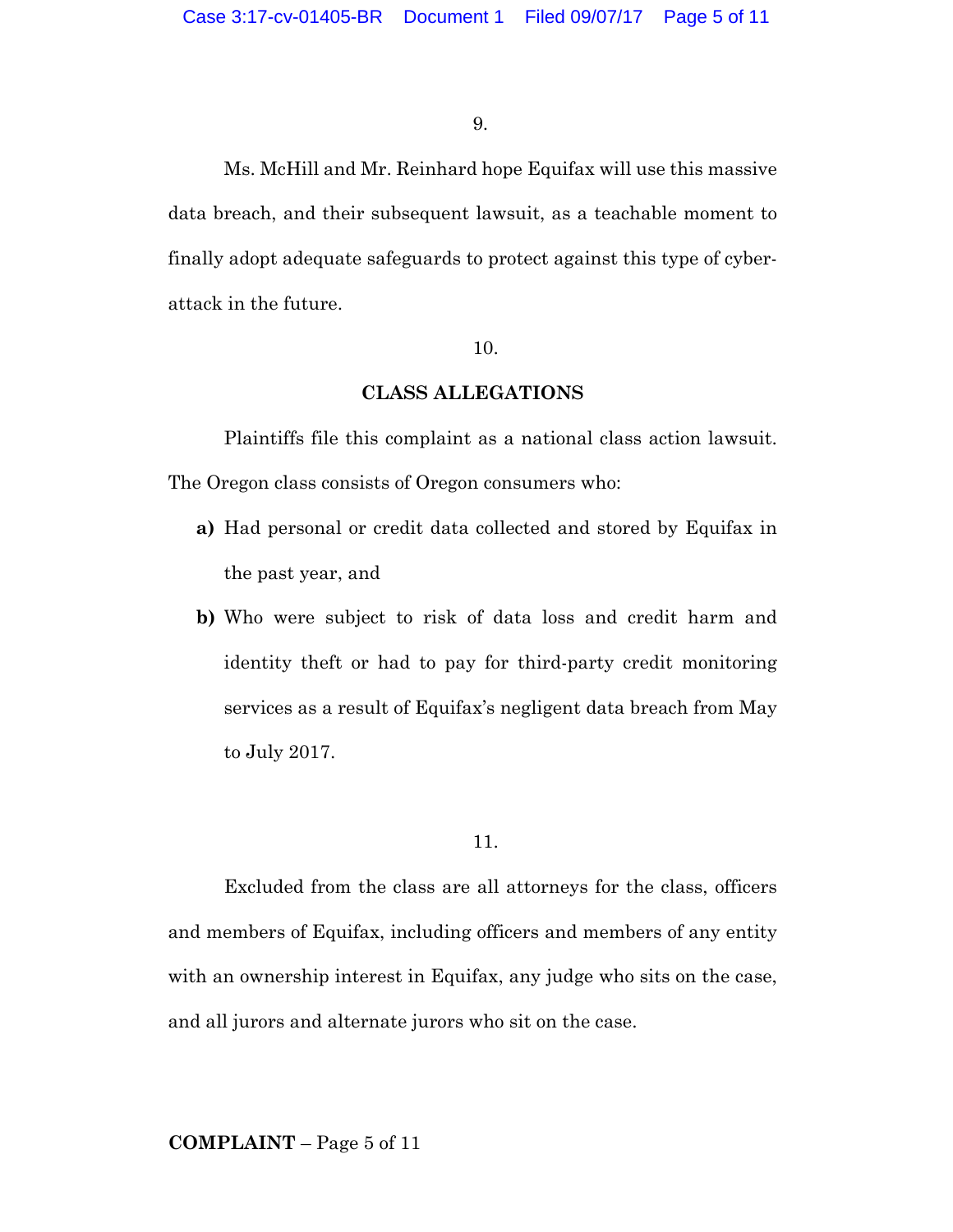The exact number of aggrieved consumers in Oregon can be determined based on Equifax's consumer database, estimated at 2,860,000 consumers – about half the population of Oregon.

#### 13.

Every aggrieved Oregon consumer suffered injuries as alleged in this complaint directly and proximately caused by Equifax's negligent failure to adequately protect its database from unauthorized access by third-party hackers.

### 14.

The class is so numerous that joinder is impracticable. Upon information and belief, the Oregon class alone includes millions of consumers based on Equifax's estimate that its data breach affected 143 million consumers nationwide.

#### 15.

Common questions of fact and law predominate over any questions affecting only individual class members. Common questions include whether plaintiffs and the Oregon class members are entitled to equitable relief, whether Equifax acted negligently, and whether plaintiffs and the Oregon class members are entitled to recover money damages.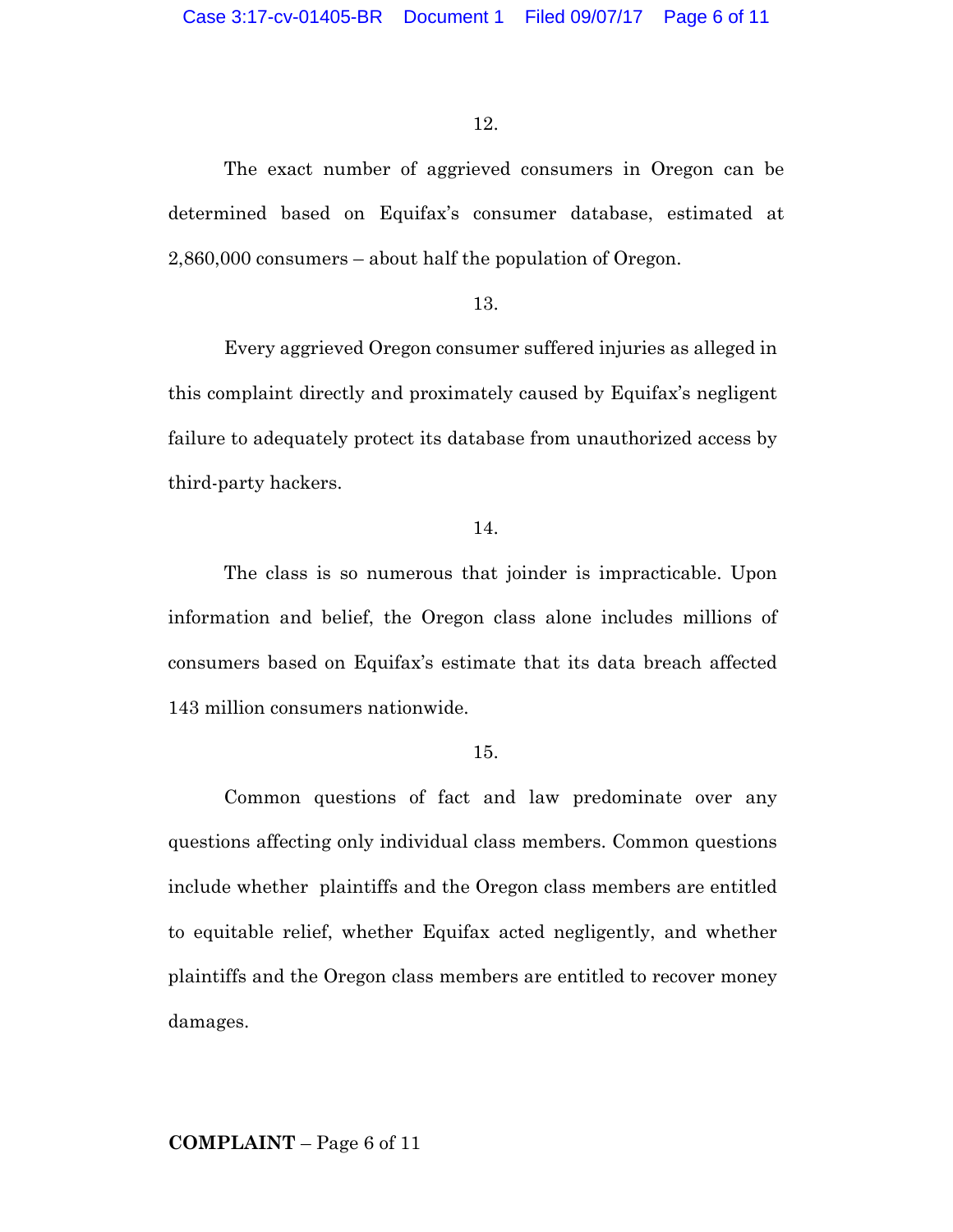Plaintiffs' claims are typical of the claims of the Oregon class because each suffered risk of loss and credit harm and identity theft caused by Equifax's negligent failure to safeguard their data, the injuries suffered by plaintiffs and the Oregon class members are identical (i.e. the costs to monitor and repair their credit through a third-party service for at least 24 months), and plaintiffs' claims for relief are based upon the same legal theories as are the claims of the other class members. Plaintiffs will fairly and adequately protect and represent the interests of the class because their claims are typical of the claims of the Oregon class, they are represented by nationally known and locally respected attorneys who have experience handling class action litigation and consumer protection cases who are qualified and competent, and who will vigorously prosecute this litigation, and their interests are not antagonistic or in conflict with the interests of the Oregon class.

#### 17.

A class action is superior to other methods for fair and efficient adjudication of this case because common questions of law and fact predominate over other factors affecting only individual members, as far as plaintiffs know, no class action that purports to include Oregon consumers suffering the same injury has been commenced in Oregon,

#### **COMPLAINT** – Page 7 of 11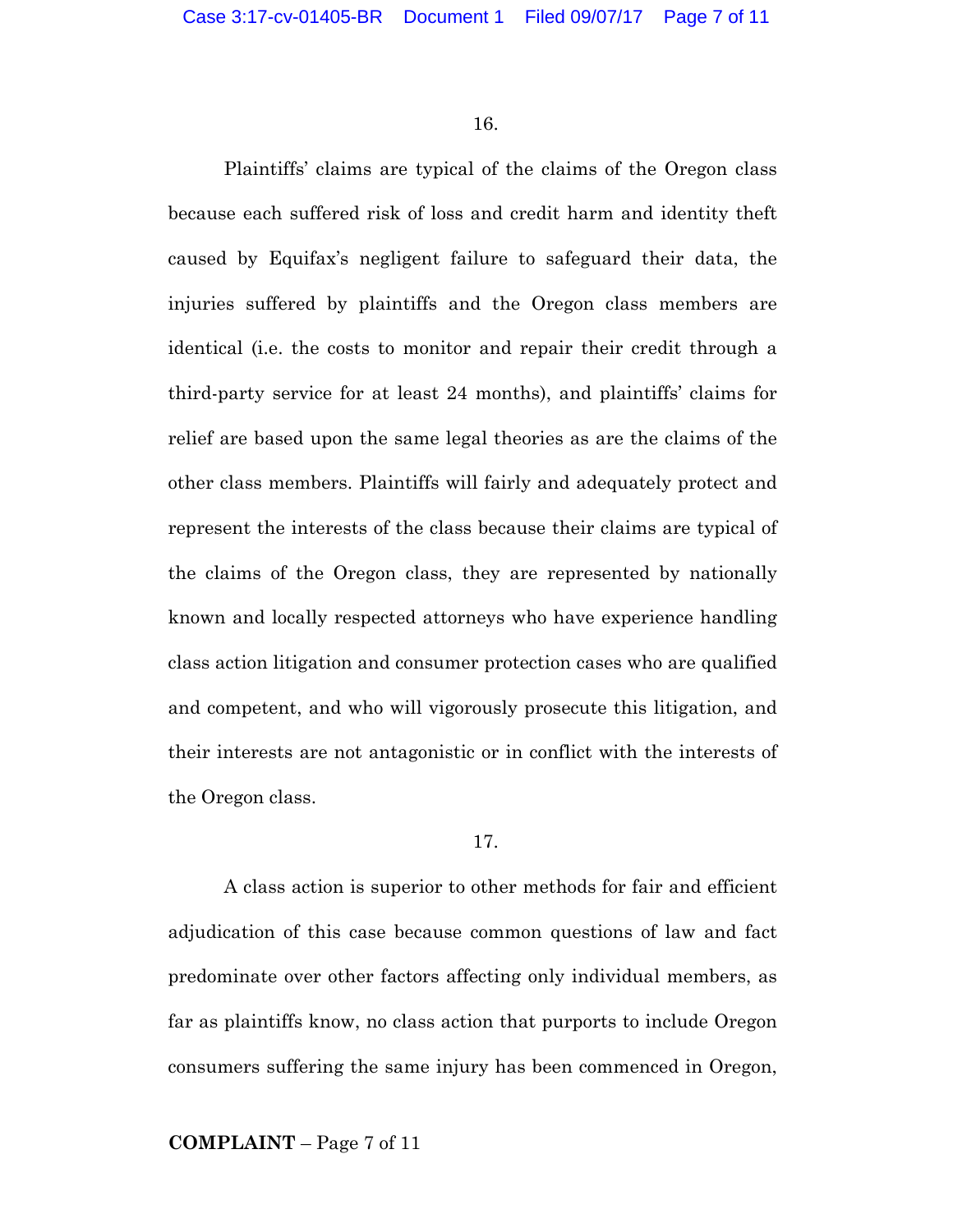individual class members have little interest in controlling the litigation, due to the high cost of actions, the relatively small amounts of damages, and because plaintiffs and their attorneys will vigorously pursue the claims. The forum is desirable because the bulk of consumers in Oregon who suffered injury caused by Equifax's negligence reside in the Portland metropolitan area. A class action will be an efficient method of adjudicating the claims of the class members who have suffered relatively small damages, as a result of the same conduct by Equifax. In the aggregate, class members have claims for relief that are significant in scope relative to the expense of litigation. The availability of defendant's consumer data will facilitate proof of class claims, processing class claims, and distributions of any recoveries.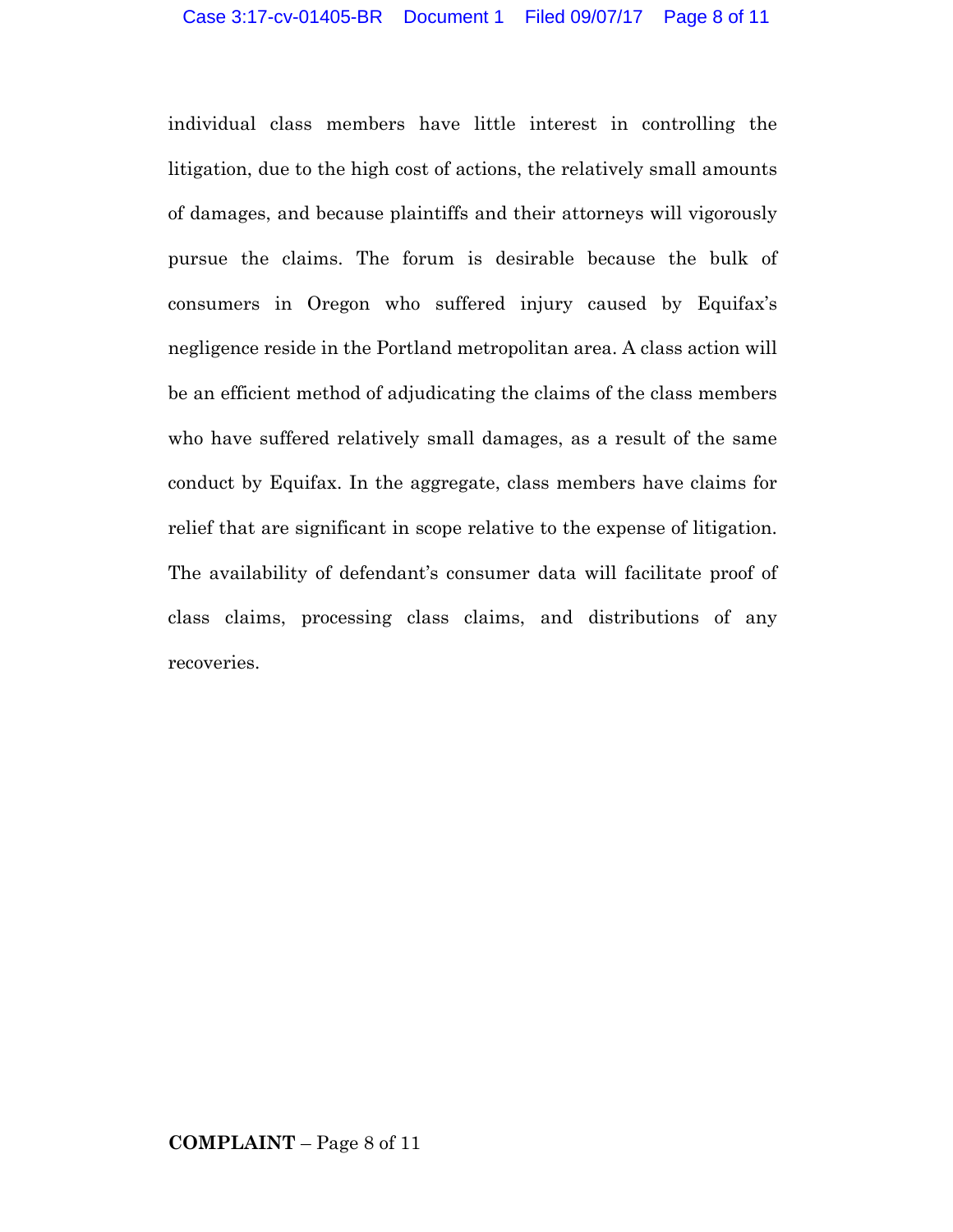#### **OREGON CLASS CLAIM FOR RELIEF**

## **– Claim 1 –**

### **NEGLIGENCE**

As alleged in this complaint, Equifax undertook care of credit and personal information belonging to plaintiffs and the Oregon putative class, then breached its legal duty by failing to maintain adequate technological safeguards, falling below the standard of care in the technological industry, directly and proximately causing foreseeable risk of data loss and credit harm and identity theft and other economic losses, in amounts to be decided by the jury.

#### 19.

Plaintiffs and the Oregon class are entitled to equitable relief in the form of an accounting of exactly how their credit and personal information was accessed without authorization by third parties, restitution, and unless agreed upon by Equifax, an order to preserve all documents and information (and electronically stored information) pertaining to this case.

20.

Demand for jury trial.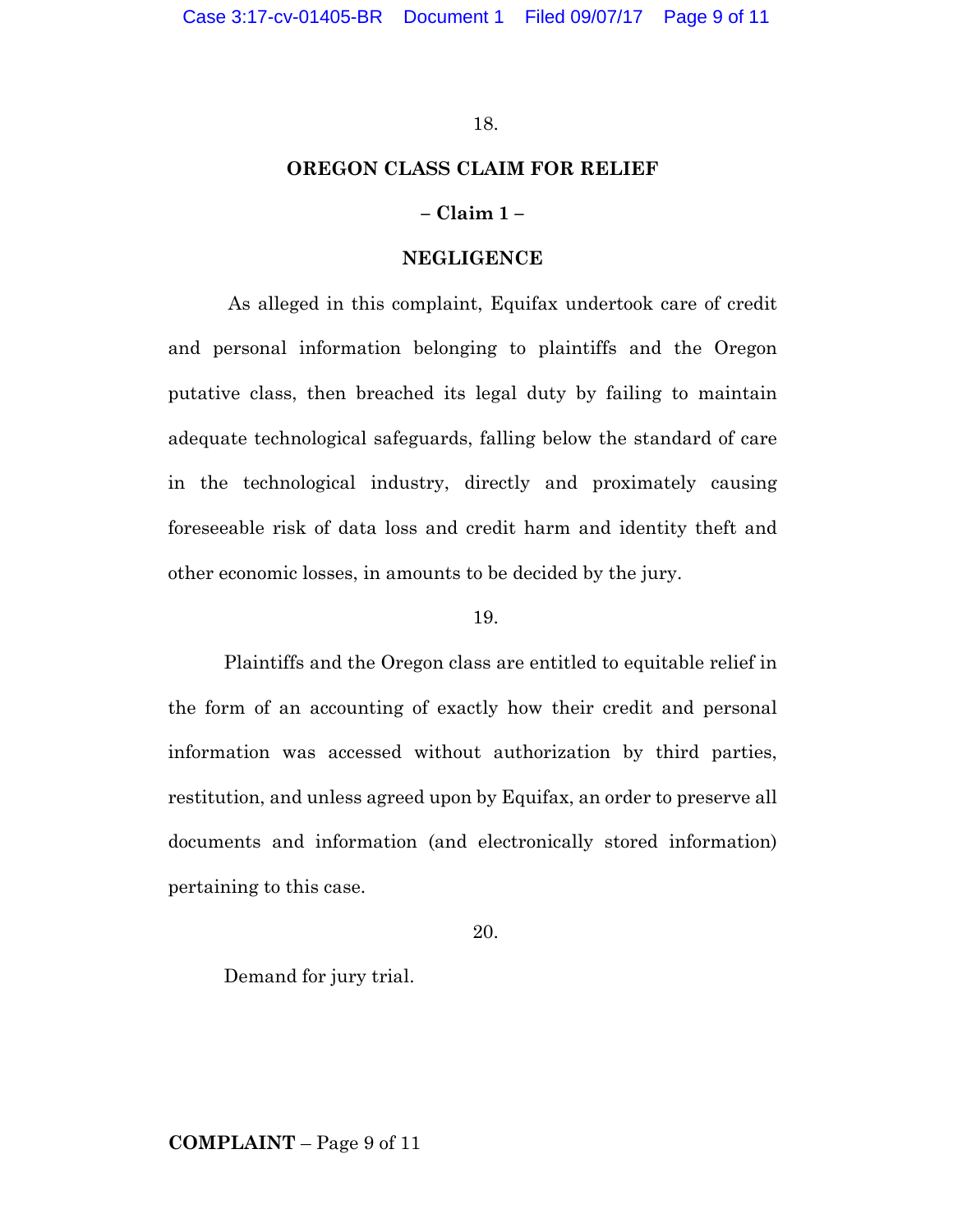## **PRAYER FOR RELIEF**

Plaintiffs seek relief for themselves and the proposed Oregon class as follows:

- **A.** Unless agreed upon by Equifax, an order to preserve all documents and information (and electronically stored information) pertaining to this case,
- **B.** An order certifying this matter as a class action,
- **C.** Judgment against Equifax for fair compensation in an amount to be decided by the jury, and costs,
- **D.** And other relief the Court deems necessary.

September 7, 2017

## **RESPECTFULLY FILED,**

s/ Michael Fuller **Michael Fuller, OSB No. 09357** Lead Attorney for Plaintif**fs** Olsen Daines PC US Bancorp Tower 111 SW 5th Ave., Suite 3150 Portland, Oregon 97204 michael@underdoglawyer.com Direct 503-201-4570

(additional counsel information on next page)